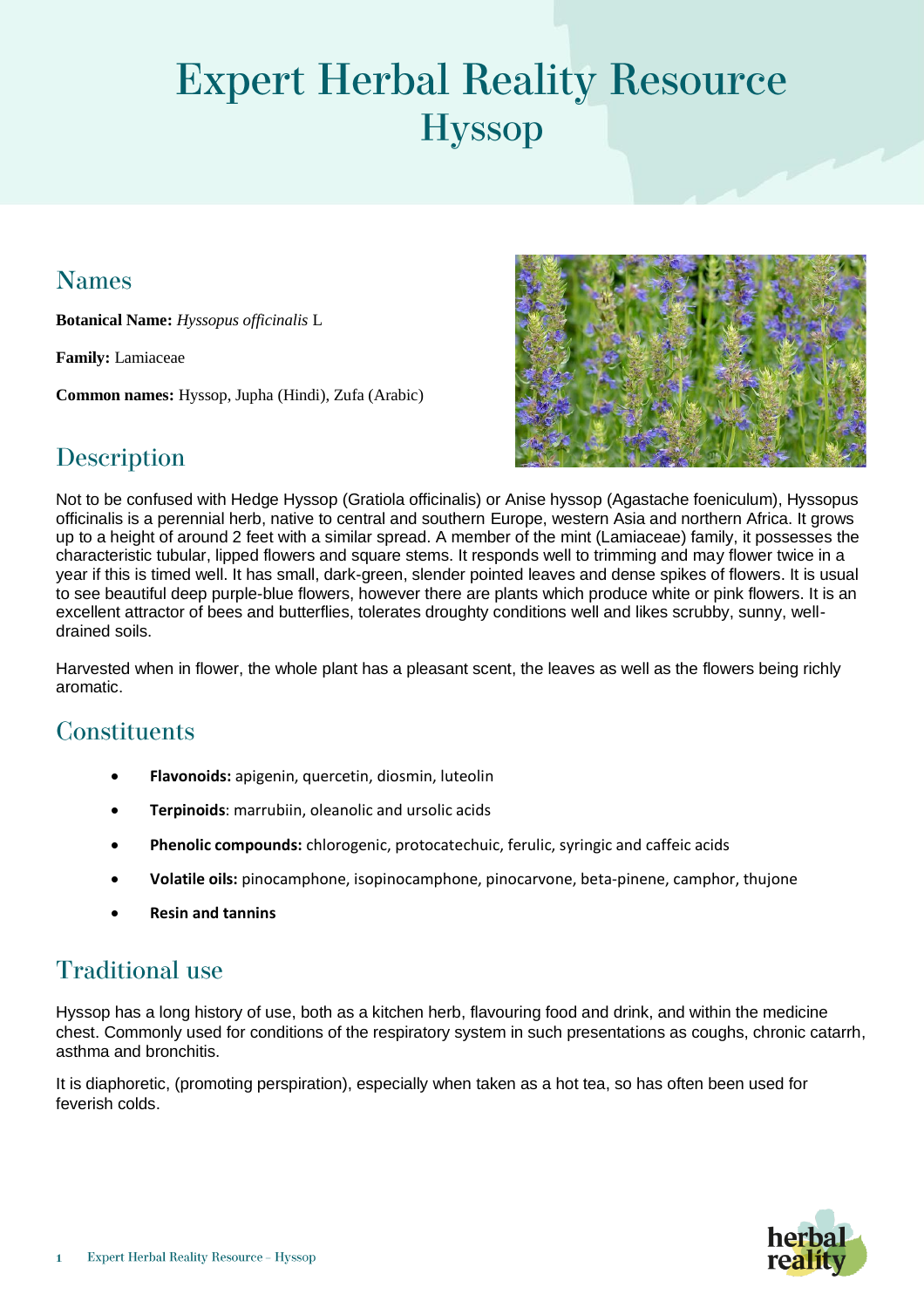Along with these applications it has a reputation as a tonic herb on other areas, such as the urinary tract, digestive and nervous systems. Grieve describes Hyssop tea as a "Grateful drink, well adapted to improve the tone of a feeble stomach". iv

The green tops of the plant were given as a tea or within soup given to asthma sufferers  $\dot{v}$  and It has also been prescribed for anxiety states and hysteria.<sup>v</sup>

#### **Traditional actions**

Anticatarrhal, expectorant, astringent, bitter, antimicrobial, carminative, antioxidant, anti-inflammatory, febrifuge (fever remedy), sedative and spasmolytic.

#### What practitioners say

**Respiratory system:** Hyssop combines well with mullein or liquorice for stubborn coughs. Taken in combination with more antimicrobial lung herbs such as thyme, garlic or elecampane it is excellent in cases of bronchitis. It is a herb that fell out of favour in some traditions, however, it deserves to be back in the limelight for its excellent ability to induce sweating in fevers, provide a powerful expectorant activity and act as a tonic assisting in convalescence.

For the common cold it combines well in tea form with elderflower, boneset, peppermint and yarrow and it can be beneficial for asthma, being anti-inflammatory and relaxing smooth muscle constriction.



**Digestive system:** The bitter terpenoid marrubiin has a stimulating effect on the digestive tract, increasing motility and secretions, including those of the liver. The oils contribute to the carminative activity helping in bloating, wind and lack of appetite. It has a tonic activity which has a beneficial effect on the whole body.

**Skin**: The flowering tops have been made into poultices or infused in oil and used for cuts and bruises. This application can also be of use for joint and muscle pain.

**In children**: Hyssop can be given for feverish colds and persistent coughs in children in combination with other appropriate herbs such as lime blossom, elderflower, calendula and chamomile. It has a calming action which adds to its use here.

#### Evidence

In vitro, whole extract of Hyssop has shown antimicrobial activity against gram positive and gram negative bacteria along with an antioxidant activity. ii

Extracts of the essential oils of hyssop have been evaluated for their antimicrobial activities and findings showed the pink-flowered form as having equal amounts of the essential oils pinocamphone and isopinocamphone and

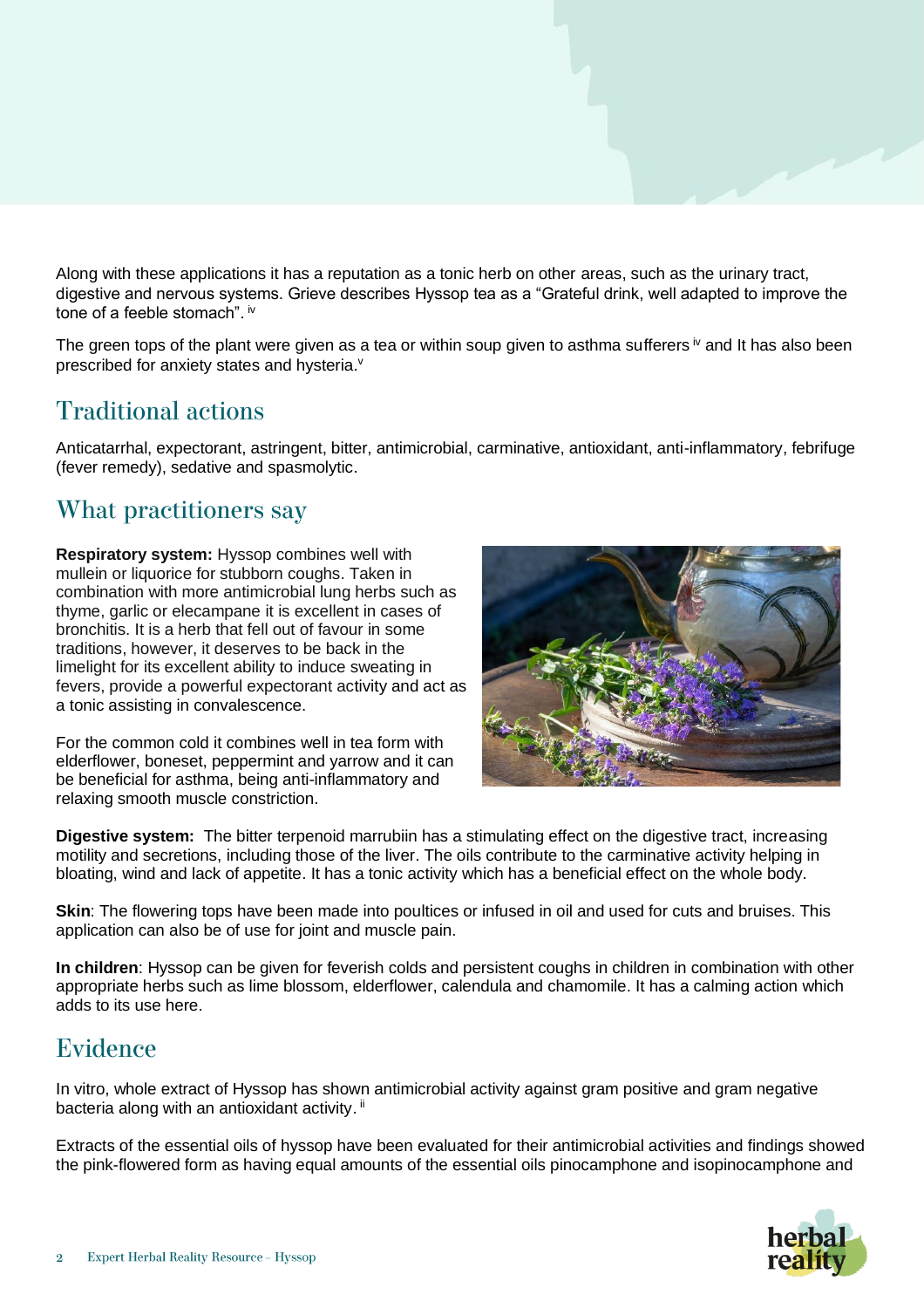demonstrating more activity against gram positive bacteria than the white-flowered form, which has primarily pinocamphone. vi

The essential oils have also demonstrated antifungal properties against drug-resistant strains of fungi from Candida and Aspergillus species. Vii, Viii

Antiviral activity against human immunodeficiency virus type 1 (SF strain) in HUT78 T cell line and primary cultures of peripheral blood mononuclear cells has been observed using an isolated polysaccharide extract from Hyssop (MAR-10). ix



There are currently no human studies on the whole plant extract.

## **Safety**

Hyssop is contraindicated in pregnancy and lactation. It is advisable to avoid its use in those suffering from epileptic fits.

It is important to stress the difference between taking a medicine made using the whole herb as opposed to the extracted volatile (essential) oils, which are much stronger when isolated from the myriad other beneficial constituents within the whole plant.

The essential oil is subject to legal restrictions in some countries. It is neurotoxic at a dose that can vary amongst individuals when given internally, this is owing to the high levels of volatile oils such as thujone, pinocamphone and isopinocamphone. Excessive doses can cause epileptic fits and death. <sup>x</sup>

The whole-herb use is much safer and the more usual way for hyssop to be taken.

## Dosage

Dried dose for tea: 2-4 g three times daily

1:5 tincture: 2-4 ml three times daily

## **References**

- i Fathiazad, F et al (2011) A review of Hyssopus officinalis L: Composition and Biological activities. African journal of Pharmacy and Pharmacology 5(8): 1959-1966.
- ii Fathiazad, F et al (2011) Phytochemical analysis and antioxidant activity of Hyssopus officinalis L from Iran. Advanced Pharmaceutical Bulletin 1(2): 63-67
- iii Merck plant profile[r.https://www.sigmaaldrich.com/life-science/nutrition-research/learning-center/plant-profiler/hyssopus-officinalis.html.](https://www.sigmaaldrich.com/life-science/nutrition-research/learning-center/plant-profiler/hyssopus-officinalis.html)  Accessed 31.3.21
- iv Grieve, M (1931) A Modern Herbal. *Tiger press*. Ed 1992. ISBN 1-83-5501-249-9
- British Herbal Pharmacopoeia (1983) British Herbal Medicine Association's Scientific Committee. ISBN0 903032 07 4